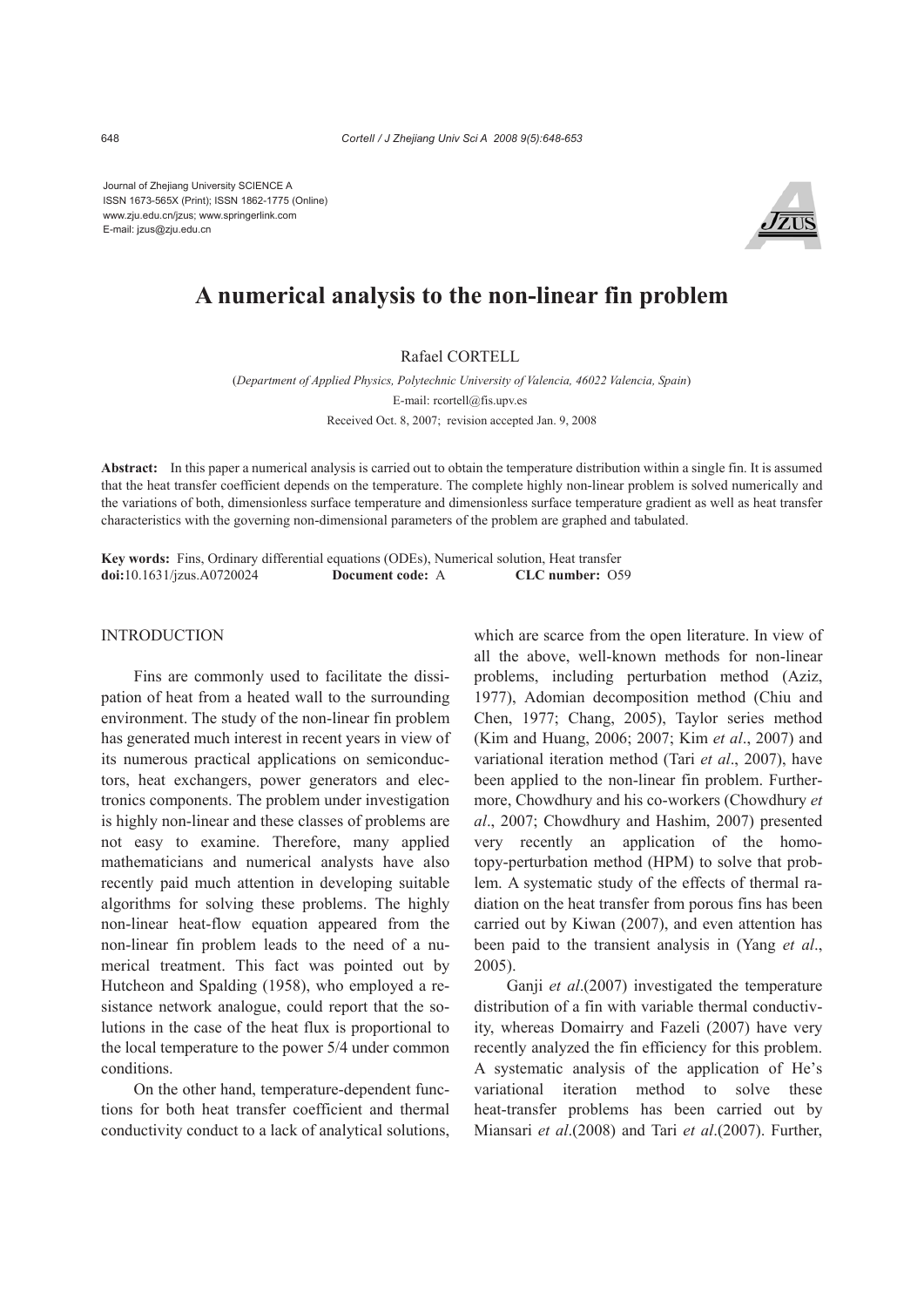Ganji (2006) studied the application of HPM to these problems.

The present research endeavours to undertake a numerical study towards the non-linear fin problem by solving only one initial value problem (IVP) via 4th order Runge-Kutta algorithm together with shooting method. This numerical approach has already applied to fluid dynamics and related numerical studies are in (Cortell, 1995; 2005). The numerical results reported in (Cortell, 1995; 2005) have already been used for comparison (e.g., Taigbenu and Onyejekwe, 1999; Fang *et al*., 2006; Chang *et al*., 2006; Ishak *et al*., 2007a; 2007b). Usually, our proposed problems in the area of fluid dynamics are solved by using boundary-layer theory along with the concept of similarity solution (Cortell, 1994; 2005; 2006a; 2006b; 2007a; 2007b).

It is the purpose of this work to investigate numerically the effects of the governing parameters on temperature distribution occurring in a non-linear fin-type problem. The governing highly non-linear equation is solved using a Runge-Kutta shooting method and the numerical results for typically physical quantities of interest are obtained for different values of the convective-conductive parameter *N*. The cases of laminar or turbulent natural convection (i.e., *m*=5/4; *m*=4/3), nucleate boiling (i.e., *m*=3) and thermal radiation (i.e., *m*=4) are treated.

# **THEORY**

Consider a straight fin of length *l*, cross-sectional area *A* and perimeter *p*. Its thermal conductivity is *k*, and the local heat transfer *h* along the fin surface is assumed to exhibit a power-law type dependence on the local temperature difference between the fin and the ambient fluid as:

$$
h = C(T - Tf)m,
$$
 (1)

where *C* is a constant derived from natural convection theory,  $T$  is the local temperature on the fin surface,  $T_f$ is the fluid temperature and the exponent *m* depends on the heat transfer mode. For more details, reader is referred to (Lesnic and Hegs, 2004; Liaw and Yeh, 1994).

The Fourier heat-conduction equation, combined with the condition that the state is steady, leads to the following differential equation:

$$
Ak(d^{2} T/dX^{2}) = pC(T - T_{f})^{m}.
$$
 (2)

Define appropriately new dimensionless variables and quantities as:

$$
\theta = (T - T_{\rm f})/(T_{\rm w} - T_{\rm f}), \ x = X/l; \nN = pCl^2 (T_{\rm w} - T_{\rm f})^{m-1}/(Ak),
$$
\n(3)

where  $T_w$  is the fin base temperature. Eq.(2) becomes:

$$
d^2\theta/dx^2 - N\theta^m = 0.
$$
 (4)

For simplicity, one can assume that the fin tip is insulated and the boundary conditions to Eq.(4) can be expressed as:

$$
\theta'(0) = 0,\tag{5}
$$

$$
\theta(1) = 1. \tag{6}
$$

The dimensionless coordinate *x* is measured along the fin length from its adiabatic end, and then we find that at the fin root (i.e.,  $x=1$ )  $T=T_w$ , and consequently,  $\theta(1)=1$ .  $\theta$  is the non-dimensional temperature, *N* is the convective-conductive parameter of the fin and the exponent *m* depends on the heat transfer mode. For practical interest the physical values of *m* are 5/4 and 4/3 for laminar natural convection and turbulent natural convection, respectively; 3 for nucleate boiling and 4 for thermal radiation.

#### NUMERICAL RESULTS

Eq.(4) can easily be written as the equivalent first-order system:

$$
w_1' = w_2, \ w_2' = N w_1^m. \tag{7}
$$

Here  $w_1 = \theta(x)$ . In accordance with conditions Eqs.(5) and (6) we obtain

$$
w_2(0) = 0, \ w_1(1) = 1. \tag{8}
$$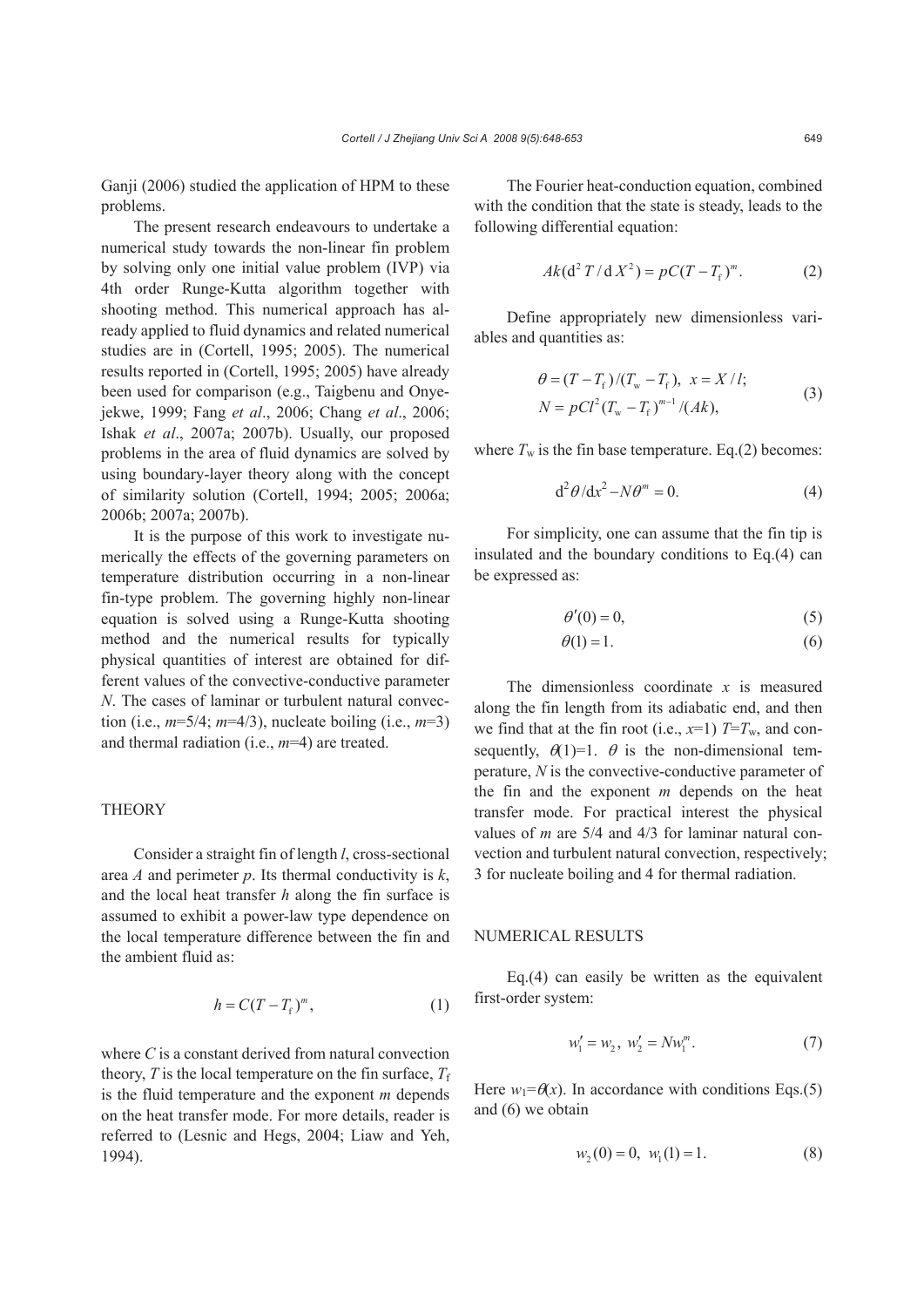Using numerical methods of integration and disregarding temporarily the second boundary condition Eq.(8), a family of solutions of Eq.(7) can be obtained for arbitrarily chosen values of  $w_1(0)=(\theta(x))_{x=0}>0$ . We can tentatively assume that a special value of  $w_1(0)$  yields a solution for which the second condition Eq.(8) is met exactly.

We guess  $w_1(0)$  and integrate Eq.(7) along with boundary conditions Eq.(8) as an initial value problem by the fourth-order Runge-Kutta method for the solution of high-order general initial value problems (Cortell, 1993).

Users do not like it when a program for solving the aforementioned IVP for a system of ordinary differential equations returns an approximation to a quantity like  $\theta(1)$  different from unity (Eq.(6)). Unfortunately, no standard numerical method provides this qualitative property automatically and one has to use a shooting procedure. The iterative procedure is stopped to give the temperature and temperature gradient distributions when the boundary condition Eq.(6) is reached almost up the seventh decimal place. On the other hand, we would like to explore the influences of the step size Δ*x* on the behaviour of the numerical solution because we are asked between the necessity of an accurate solution and the efficiency of a large step size over the interval [0,1]. Solutions with a low qualitative behaviour can be obtained as a consequence of the user specifying a Δ*x* too lax; however, there is no defect of the numerical scheme for guaranteeing suitable results for  $\theta(x)$  over [0,1]. We show in the next sections that our approach can deal with all these difficulties in a satisfactory way.

Certainly other schemes are possible, and perhaps to be preferred for specific kinds of problems, but ours has proved successful for all the numerical examples throughout the paper.

## **Case of** *N***=1 and** *m***=1**

In this case, an analytical solution of the problem Eqs.(4) $\sim$ (6) is available in the form:

$$
\theta(x) = \frac{e}{e^2 + 1} \cdot (e^x + e^{-x}),
$$
\n(9)

and the first derivative of Eq.(9) can be written as:

$$
\theta'(x) = \frac{e}{e^2 + 1} \cdot (e^x - e^{-x}).
$$
 (10)

In Table 1 we show the comparisons between numerical solutions and the exact solutions for the case *N*=1 and *m*=1. It is found that the numerical results for two different step sizes Δ*x* are very much close to the exact solution. The analysis shows that a finer grid does not affect much the accuracy of the numerical solution. This fact confirms the high accuracy of our approach, which provides us a simple way of treat this strongly non-linear problem. Realize that larger value of  $N$  in Eq.(4) corresponds to stronger non-linearity.

**Table 1 Numerical results for**  $\theta(x)$  **with two step size** Δ*x* **when** *N***=1 and** *m***=1**

|                | $\theta(x)$    |                   |             |  |  |
|----------------|----------------|-------------------|-------------|--|--|
| x              | $\Delta x=0.1$ | $\Delta x = 0.01$ | Exact       |  |  |
| 0 <sub>1</sub> | 0.6512973      | 0.6512973         | 0.651297244 |  |  |
| 02             | 0.6610587      | 0.6610586         | 0.661058618 |  |  |
| 0 <sup>3</sup> | 0.6774361      | 0.6774361         | 0.677436089 |  |  |
| 0 <sub>4</sub> | 0.7005956      | 0 7005935         | 0.700593569 |  |  |
| 0.5            | 0.7307628      | 0.7307628         | 0.730762824 |  |  |
| 06             | 0 7682457      | 0.7682458         | 0 768245798 |  |  |
| 0.7            | 0.8134175      | 0.8134176         | 0.813417636 |  |  |
| 0.8            | 0.8667301      | 0.8667304         | 0.866730430 |  |  |
| 0.9            | 0.9287174      | 0.9287178         | 0.928717754 |  |  |
| 1 <sub>0</sub> | 0.9999995      | 1.0000000         | 1.000000000 |  |  |
|                |                |                   |             |  |  |

#### **Some cases of practical interest**

Although the solution for temperature has already been obtained by several investigators (e.g., Ganji *et al*., 2007; Tari *et al*., 2007), the numerical results for the heat transfer characteristics of engineering interest other than the fin tip temperature  $\theta(0)$ have been reported very scarcely. New numerical results for the  $\theta'(1)$  values and fin tip temperature  $\theta(0)$ are presented here to compensate this gap. Realize that, as was indicated in (Chang, 2005), a typical physical quantity of interest is  $Q_b = (d\theta/dx)_{x=1}$  (i.e., the first derivative of temperature  $\theta$  at the fin root). This quantity is related with the amount of energy transferred from the fin base. It is found that our approach provides numerical results for  $Q<sub>b</sub>$ , too.

In order to more fully characterize the behaviour of the numerical solutions with respect to both *N* and *m* parameters which govern this highly non-linear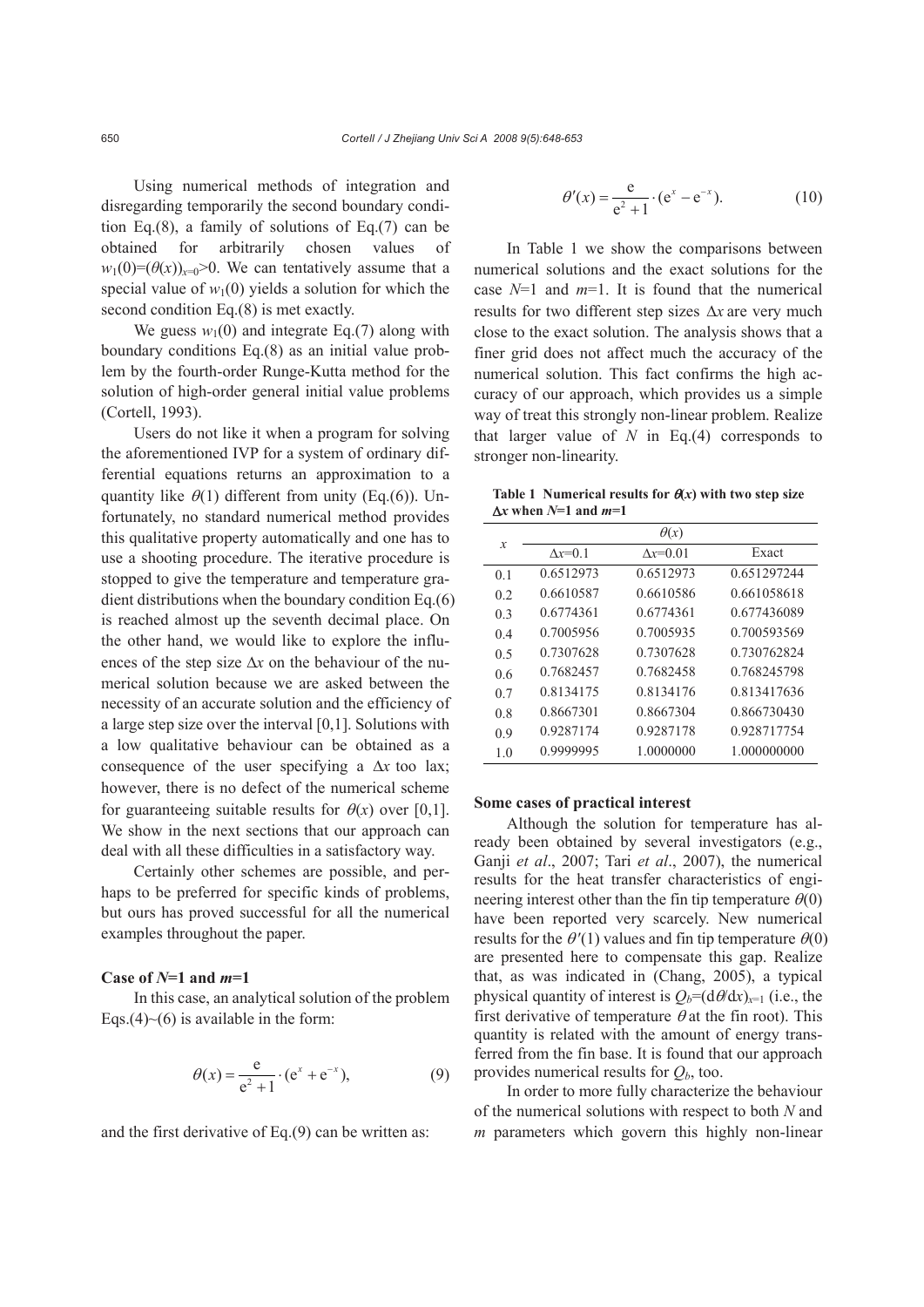problem, representative dimensionless temperature and temperature gradient profiles at selected values of the exponent *m* when  $N=2$  are shown in Fig.1; moreover, Fig.2 depicts those variations at selected values of the convective-conductive parameter *N* for *m*=4/3. It is shown that, as the fin parameter *N* increases, the fin tip temperature  $\theta(0)$  decreases due to higher convective heat transfer to the surrounding fluid; however, the opposite trend is true for θ*′*(1). It is found from Tables 2 and 3 that the present approach gives fast and accurate numerical results for the two principal quantities of engineering interest, namely,  $\theta(0)$  and  $\theta'(1)$ .

It is found from Table 3 that the parameter  $Q_b = (d\theta/dx)_{x=1}$  increases with *N* for all the values *m* considered. However, for fixed  $N$ ,  $Q_b$  decreases as  $m$ increases.

*x* 

0.50

 $\left[0\right]$  0.25

*m*=4 *m*=4/3 *m*=5/4

 $\infty$  0.50

0.25

 $\boldsymbol{0}$ 

1.00 0.75

# **CONCLUSION**

In this paper, an IVP approach is employed

**Table 2 Numerical results when** *m***=4/3 and** *N***=2 with**  Δ*x***=0.01**

| $\theta(x)$ | $\theta'(x)$ |  |
|-------------|--------------|--|
| 0.51017858  | 0.0000000    |  |
| 0.5142625   | 0.0818217    |  |
| 0.5266013   | 0.1653970    |  |
| 0.5474608   | 0.2525452    |  |
| 0.5772944   | 0.3452199    |  |
| 0.6167608   | 0.4455842    |  |
| 0.6667491   | 0.5560956    |  |
| 0.7284126   | 0.6796042    |  |
| 0.8032146   | 0.8194736    |  |
| 0.8929859   | 0.9797261    |  |
| 1.0000000   | 1.1652260    |  |
|             |              |  |





0.75 1.00



**Fig.2** Plots of  $\theta$ (a) and  $\theta'$ (b) against *x* for several values of *N* when  $m=4/3$ 

**Table 3** Some  $\theta$ (0) values for the problem under consideration. Parenthesis indicates the value of  $Q_b = (d\theta/dx)_{x=1}$ 

| m   | $N=1$                  | $N=2$                  | $N=5$                  | $N=10$                 |
|-----|------------------------|------------------------|------------------------|------------------------|
| 5/4 | 0.66789780 (0.7283030) | 0.49871670 (1.1858340) | 0.27204914(2.0510700)  | 0.14121898(2.9631450)  |
| 4/3 | 0.67381427(0.7183079)  | 0.51017858(1.1652260)  | 0.28983128 (2.0118320) | 0.15917473(2.9075320)  |
|     | 0.75162203 (0.5834588) | 0.64926864 (0.9068057) | 0.50659704 (1.5281820) | 0.40479059(2.2058460)  |
| 4   | 0.77914525 (0.5339892) | 0.69431843(0.8190931)  | 0.57559625 (1.3688090) | 0.48838578 (1.9720180) |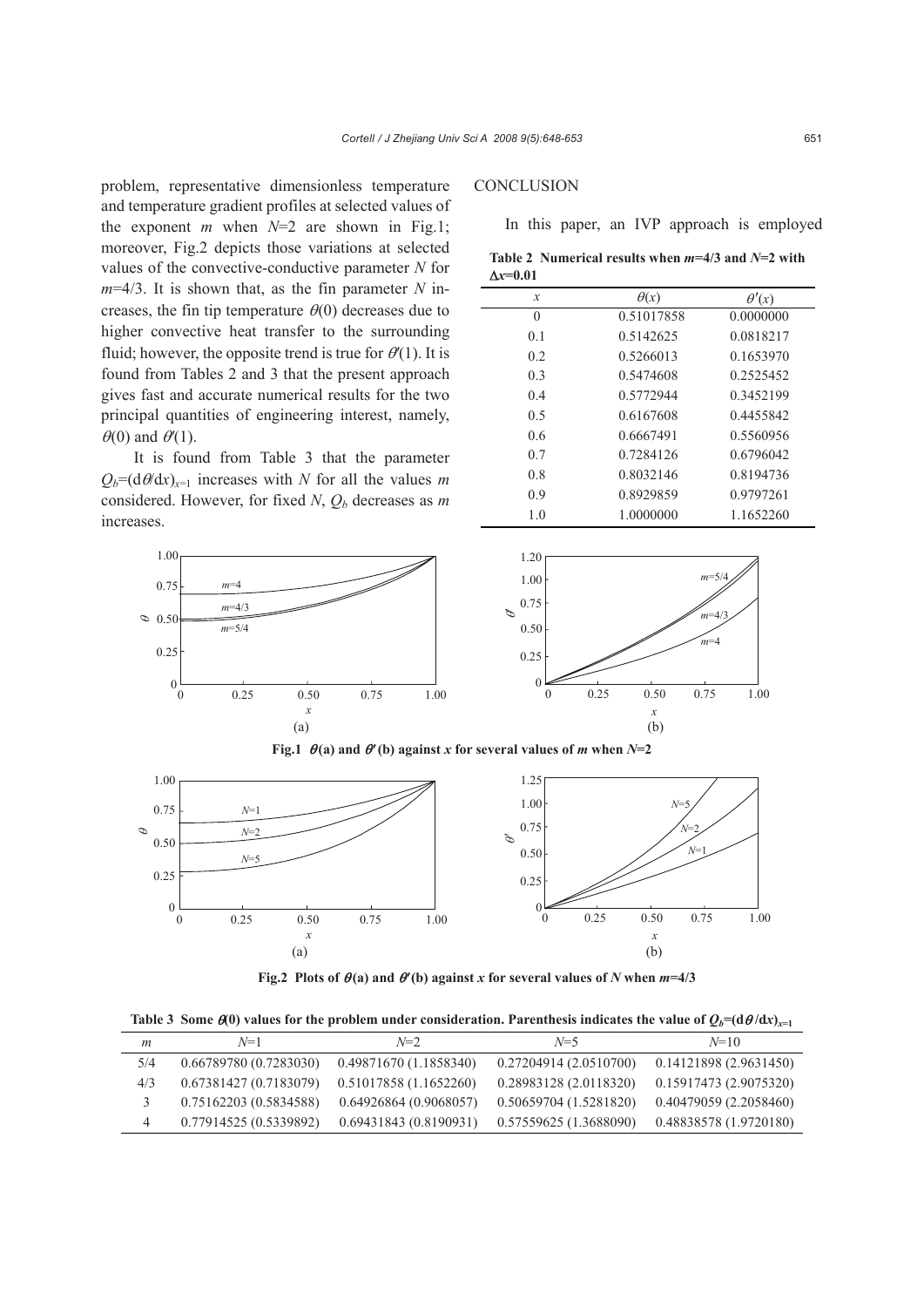to give numerical solutions to the complete and classical non-linear fin-type problem in heat transfer. The highly nonlinear ODE Eq.(4) satisfying the boundary conditions Eqs.(5) and (6) has been solved numerically using the 4th order Runge-Kutta shooting method for several values of the involved parameters, namely the fin parameter *N* and the exponent *m*. Approximate numerical solutions to strongly non-linear problems can be achieved without any assumption of linearization, and we can apply this approach to a variety of non-linear heat transfer problems. In this manner, a suitable helpfulness for engineer to analyze highly non-linear problems can be reached.

#### **References**

- Aziz, A., 1977. Perturbation solution for convective fin with internal heat generation and temperature-dependent thermal conductivity. *Int. J. Heat Mass Transfer*, **20**(11):1253-1255. [doi:10.1016/0017-9310(77)90135-1]
- Chang, C.W., Chang, J.R., Liu, C.S., 2006. The Lie-group shooting method for boundary layer equations in fluid mechanics. *J. Hydrodynamics Ser. B*, **18**(3):103-108. [doi:10.1016/S1001-6058(06)60038-3]
- Chang, M.H., 2005. A decomposition solution for fins with temperature dependent surface heat flux. *Int. J. Heat Mass Transfer*, **48**(9):1819-1824. [doi:10.1016/j.ijheatmasstransfer.2004.07.049]
- Chiu, C.H., Chen, C.K., 1977. A decomposition method for solving the convective longitudinal fins with variable thermal conductivity. *Int. J. Heat Mass Transfer*, **45**(10):2067-2075. [doi:10.1016/S0017-9310(01)00286 -1]
- Chowdhury, M.S.H., Hashim, I., 2007. Analytical solutions to heat transfer equations by homotopy-perturbation method revisited. *Phys. Lett. A*, in press*.* [doi:10.1016/j.physleta. 2007.09.015]
- Chowdhury, M.S.H., Hashim, I., Abdulaziz, O., 2007. Comparison of homotopy-analysis method and homotopy-perturbation method for purely nonlinear fin-type problems. *Communications in Nonlinear Science & Numerical Simulation*, in press*.* [doi:10.1016/j.cnsns.2007. 09.005]
- Cortell, R., 1993. Application of the fourth-order Runge-Kutta method for the solution of high-order general initial value problems. *Comput. & Struct.*, **49**(5):897-900. [doi:10. 1016/0045-7949(93)90036-D]
- Cortell, R., 1994. Similarity solutions for flow and heat transfer of a viscoelastic fluid over a stretching sheet. *Int. J. Non-Linear Mech*., **29**(2):155-161. [doi:10.1016/0020- 7462(94)90034-5]
- Cortell, R., 1995. Fourth Order Runge-Kutta Method in 1D for High Gradient Problems. *In*: Topping, B.H.V. (Ed.), Developments in Computational Engineering Mechanics. Civil-Comp. Press, New York, p.121-124.
- Cortell, R., 2005a. Flow and heat transfer of a fluid through a porous medium over a stretching surface with internal heat generation/absorption and suction/blowing. *Fluid Dyn. Research*, **37**(4):231-245. [doi:10.1016/j.fluiddyn. 2005.05.001]
- Cortell, R., 2005b. Numerical solutions of the classical Blasius flat-plate problem. *Appl. Math. Comp.*, **170**(1):706-710. [doi:10.1016/j.amc.2004.12.037]
- Cortell, R., 2006a. A note on flow and heat transfer of a viscoelastic fluid over a stretching sheet*. Int. J. Non-Linear Mech*., **41**(1):78-85. [doi:10.1016/j.ijnonlinmec.2005.04. 008]
- Cortell, R., 2006b. MHD boundary-layer flow and heat transfer of a non-Newtonian power-law fluid past a moving plate with thermal radiation. *Nuovo Cimento-B* **121**(9):951-964.
- Cortell, R., 2007a. Viscoelastic fluid flow and heat transfer over a stretching sheet under the effects of a non-uniform heat source, viscous dissipation and thermal radiation. *Int. J. Heat Mass Transfer*, **50**(15-16):3152-3162. [doi:10.1016/j.ijheatmasstransfer.2007.01.003]
- Cortell, R., 2007b. Effects of heat source/sink, radiation and work done by deformation on flow and heat transfer of a viscoelastic fluid over a stretching sheet. *Comput. Math. Appl.*, **53**(2):305-316. [doi:10.1016/j.camwa.2006.02.041]
- Domairry, G., Fazeli, M., 2007. Homotopy analysis method to determine the fin efficiency of convective straight fins with temperature dependent thermal conductivity. *Communications in Nonlinear Science & Numerical Simulation*, in press. [doi:10.1016/j.cnsns.2007.09.007]
- Fang, T., Guo, F., Lee, C.F., 2006. A note on the extended Blasius equation. *Appl. Math. Lett.*, **19**(7):613-617. [doi:10.1016/j.aml.2005.08.010]
- Ganji, D.D., 2006. The application of He's homotopy perturbation method to nonlinear equations arising in heat transfer. *Phys. Lett. A*, **355**(4-5):337-341. [doi:10.1016/ j.physleta.2006.02.056]
- Ganji, D.D., Hosseini, M.J., Shayegh, J., 2007. Some nonlinear heat transfer equations solved by three approximate methods. *Int. Comm. Heat Mass Transfer*, **34**(8):1003- 1016. [doi:10.1016/j.icheatmasstransfer.2007. 05.010]
- Hutcheon, I.C., Spalding, D.B., 1958. Prismatic fin non-linear heat loss analysed by resistance network and iterative analogue computer. *British Journal of Applied Physics*, **9**(5):185-190. [doi:10.1088/0508-3443/9/5/304]
- Ishak, A., Nazar, R., Pop, I., 2007a. Boundary-layer flow of a micropolar fluid on a continuously moving or fixed permeable surface. *Int. J. Heat Mass Transfer*, **50**(23-24):4743-4748. [doi:10.1016/j.ijheatmasstransfer. 2007.03.034]
- Ishak, A., Nazar, R., Pop, I., 2007b. Boundary layer on a moving wall with suction and injection. *Chin. Phys. Lett.*, **24**(8):2274-2276. [doi:10.1088/0256-307X/24/8/033]
- Kim, S., Huang, C.H., 2006. A series solution of the fin problem with temperature-dependent thermal conductivity. *J. Phys. D: Appl. Phys.*, **39**(22):4894-4901. [doi:10.1088/ 0022-3727/39/22/023]